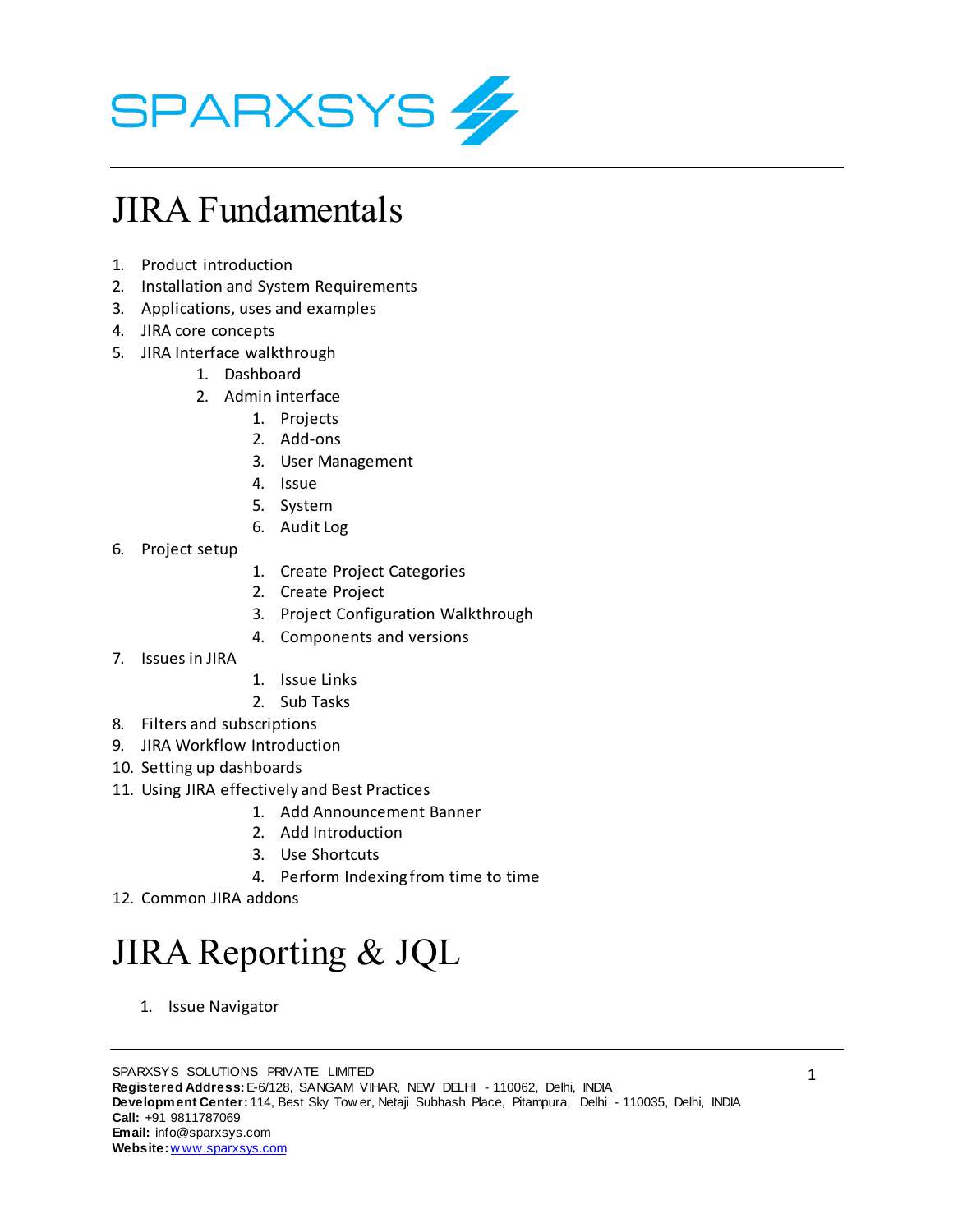

- 2. Introduction to JQL
- 3. Basic JQL syntax
- 4. Browser shortcuts for JQL searching
- 5. JQL querying by example
- 6. Project Reports
- 7. Interpreting reports
- 8. Using charts to visualize data
- 9. Gadgets for reporting
- 10. Excel analysis
- 11. Discussion with instructor

#### JIRA Administration

- 1. Advanced user and group management
- 2. Working with project roles
- 3. Security model
	- 1. Create a role for Thirdparty and add in specific project
- 4. Types of administrators
	- 1. JIRA System Administrator
	- 2. JIRA Administrator
- 5. Issue level security
- 6. Email integration with JIRA
	- 1. Configure with Gmail
- 7. Managing your installation and upgrading JIRA
- 8. Startup/Shut down scripts, Logs, Files and Directories
	- 1. Show directories
	- 2. Application Data, export, import, attachments
	- 3. Log files
- 9. Authentication Mechanism in JIRA
- 10. General administration (links, attachments, etc)
- 11. Issue Attributes Statuses, Resolutions and Priorities
- 12. Enhancing the user experience
- 13. JIRA Plugins

## JIRA Schemes and Configurations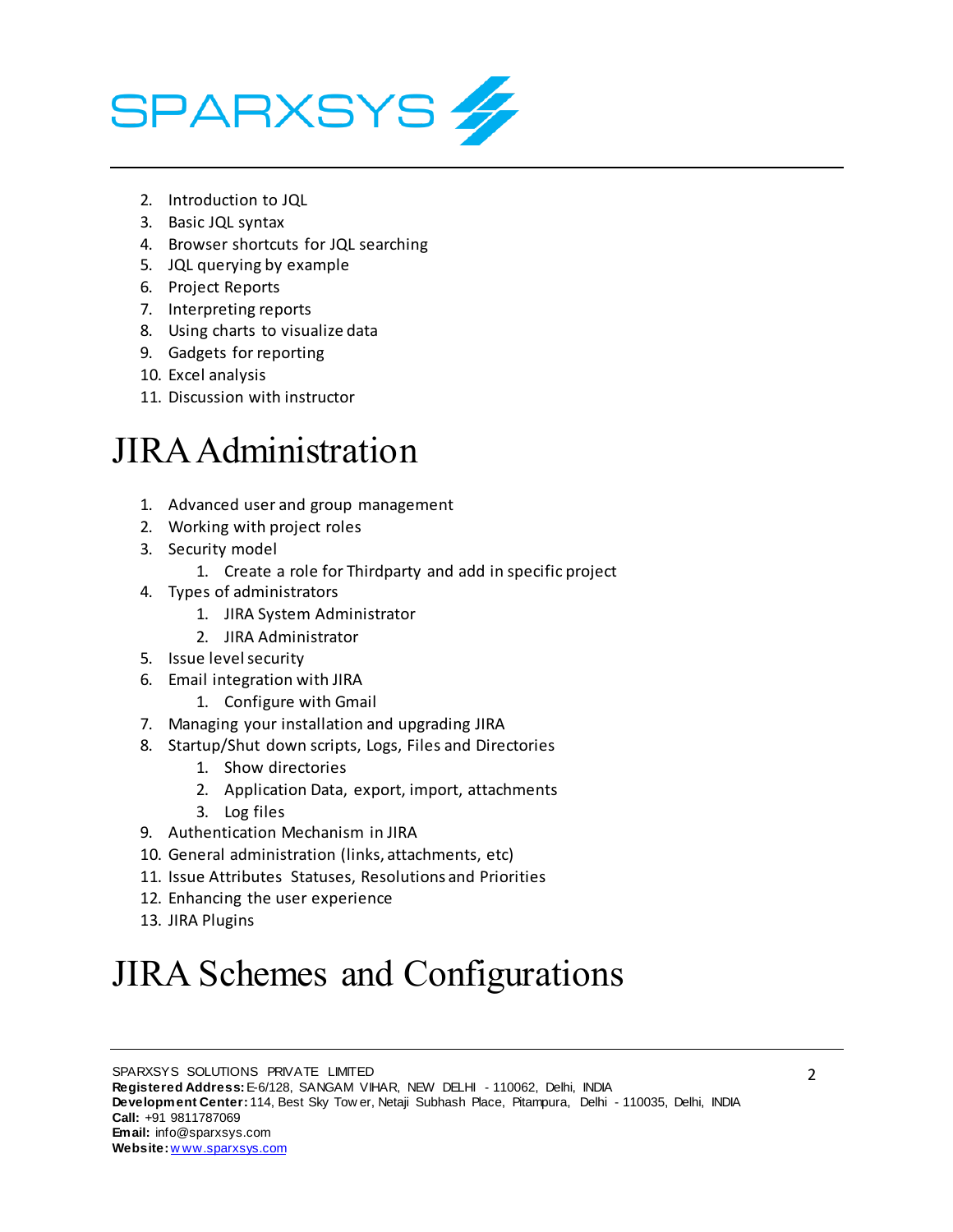

- 1. Workflows and workflow schemes
- 2. Issue Types and Issue Type Schemes
- 3. Screens and Screen Schemes
- 4. Fields and Field Configuration Schemes
- 5. Permissions and Permission Schemes
- 6. Security level and Security Schemes
- 7. Events, Notification and Notification Schemes
- 8. Versions and Components

#### JIRA Workflows

- 1. Basic workflow concepts
- 2. Example workflows in real life
- 3. JIRA default workflow
- 4. Issue resolution
- 5. Capturing and presenting your Data
- 6. Custom fields
- 7. Mandatory fields
- 8. Common workflow configuration mistakes
	- 1. No transition to come out of the state
	- 2. States may contain no incoming and outcoming transitions
- 9. Configuring workflows
	- 1. Add additional states
- 10. Transitions, conditions and post functions
- 11. Step by step workflow configuration example
- 12. JIRA extensions
	- 1. JIRA Suite Utilities Make description mandatory

### Tools Integration and Application Links

- 1. JIRA Crowd
- 2. JIRA Confluence
	- 1. Show how to create Application Links
	- 2. Add Confluence Gadget URL
- 3. JIRA Fisheye/Crucible
- 4. JIRA Subversion/Git (using Fisheye or Subversion/Git add-on)